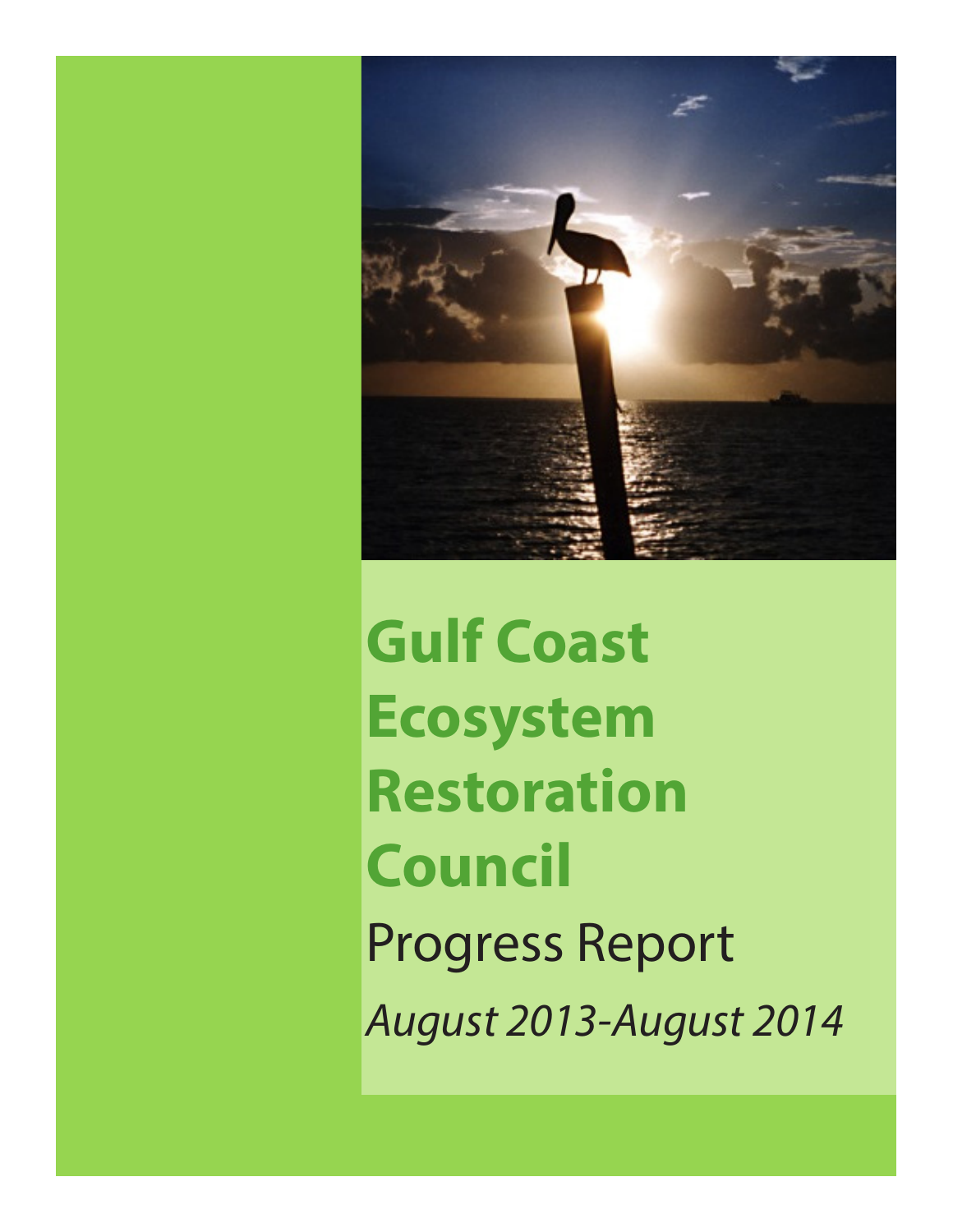

#### **Background**

In July 2012, The Resources and Ecosystems Sustainability, Tourist Opportunities, and Revived Economies of the Gulf Coast States Act (RESTORE Act) established the Gulf Coast Restoration Trust Fund (Trust Fund) and the Gulf Coast Ecosystem Restoration Council (Council). The Council is comprised of the Governors from the five affected Gulf Coast states, the Secretaries from the U.S. Departments of the Interior, Commerce, Agriculture, and Homeland Security as well as the Secretary of the Army and the Administrator of the U.S. Environmental Protection Agency. The Gulf States recommended and President Obama appointed the Secretary of Commerce as the Council's Chairperson.

The RESTORE Act dedicates eighty percent of any civil and administrative penalties paid under the Clean Water Act, after July 6, 2012, by responsible parties in connection with the Deepwater Horizon oil spill to the Trust Fund for ecosystem restoration, economic recovery, and tourism promotion in the Gulf Coast region.

The RESTORE Act divides the funds into five components and sets parameters for how these funds will be spent. The Council has oversight over the expenditure of sixty percent of the funds made available from the Trust Fund. Thirty percent will be administered for restoration and protection according to a Comprehensive Plan developed by the Council. The other thirty percent will be allocated to the States according to a formula set forth in the RESTORE Act and under the formula established by the Council by regulation and spent according to individual State Expenditure Plans (SEP) on projects that contribute to the overall economic and ecological recovery of the Gulf.

In the two years since the passage of the RESTORE Act, the Council has worked to develop the foundational steps necessary to stand up and administer an independent federal entity. The Council is responsible for selecting and funding restoration projects under a Comprehensive Plan to restore the ecosystem and economy of the Gulf Coast region. The Council believes that its work over the past two years to stand up an efficient, responsible, and successful organization has been time well spent.

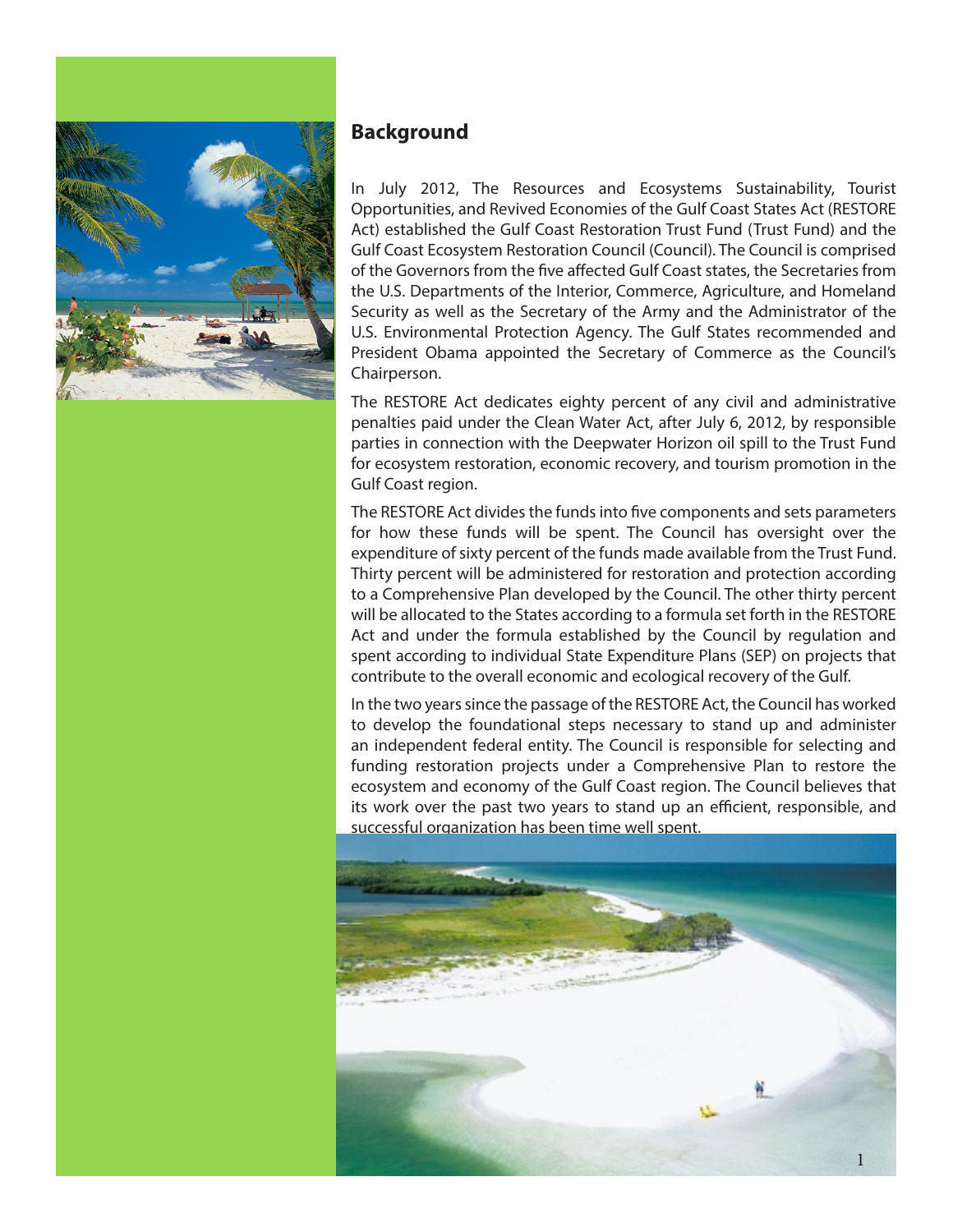### **Council-Selected Restoration Component**

One of the Council's primary responsibilities is to develop a Comprehensive Plan to restore the ecosystem and economy of the Gulf Coast region. The Council approved an Initial Comprehensive Plan (Plan) in August 2013 that outlines five overarching goals for restoring and protecting the natural resources of the Gulf, and the jobs, communities, and economies those resources support.

To develop the Initial Plan, the Council carefully reviewed the findings and recommendations of the *Gulf Coast Ecosystem Restoration Task Force Strategy*. The Council also reviewed numerous existing local, regional, state, and federal plans to inform the development of the Plan. The Council initiated a robust public engagement process to receive initial input from diverse voices from across the region, hosting fourteen public meetings with over 2,300 attendees. The Council received over 41,000 public comments on the Draft Initial Comprehensive Plan.

The Initial Plan provides a framework to implement a coordinated Gulf region-wide restoration effort that restores, protects, and revitalizes the Gulf Coast. In addition to outlining restoration goals and objectives for the Gulf, the Plan describes how the Council will solicit, evaluate, and select ecosystem restoration projects and programs, and describes the process for the approval of SEPs that will fund ecosystem restoration and economic development. Read the full Plan at [www.restorethegulf.gov](http://www.restorethegulf.gov).

The law requires creation of a "Funded Priorities List" or "FPL" that indicates which projects the Council intends to fund under the Council-Selected Restoration Component. In July 2014, the Council approved a proposal submission and evaluation process to select projects for inclusion on the draft FPL, which will be included as an addendum to the Plan. This first FPL addendum will contain projects and programs that will be funded with available Transocean Deepwater Inc. funds. Future amendments to this FPL and the process by which projects are selected for inclusion will evolve over time as new information becomes available, adaptive management activities occur, and as funding uncertainties are resolved. The Council anticipates that once the full amount ultimately to be paid into the Trust Fund is known, future amendments to the FPL will include significantly larger projects and project lists that reflect the full amount available to be spent for restoration activities.

The RESTORE Act outlines several requirements the Council must consider when selecting projects to fund, including that projects utilize best available science, and that projects that meet one or more of the four priority criteria outlined in the Act receive priority.



#### **RESTORE Act Priority Criteria**

The RESTORE Act directs the Council to give highest priority to ecosystem projects and programs that meet one or more of the following priority criteria:

1. Projects that are projected to make the greatest contribution to restoring and protecting the natural resources, ecosystems, fisheries, marine and wildlife habitats, beaches, and coastal wetlands of the Gulf Coast region, without regard to geographic location within the Gulf Coast region.

Large-scale projects and programs that are projected to substantially contribute to restoring and protecting the natural resources, ecosystems, fisheries, marine and wildlife habitats, beaches and coastal wetlands of the Gulf Coast ecosystem.

3. Projects contained in existing Gulf State comprehensive plans for the restoration and protection of natural resources, ecosystems, fisheries, marine and wildlife habitats, beaches and coastal wetlands of the Gulf Coast ecosystem.

4. Projects that restore long-term resiliency of the natural resources, ecosystems, fisheries, marine and wildlife habitats, beaches and coastal wetlands most impacted by the *Deepwater Horizon* oil spill.

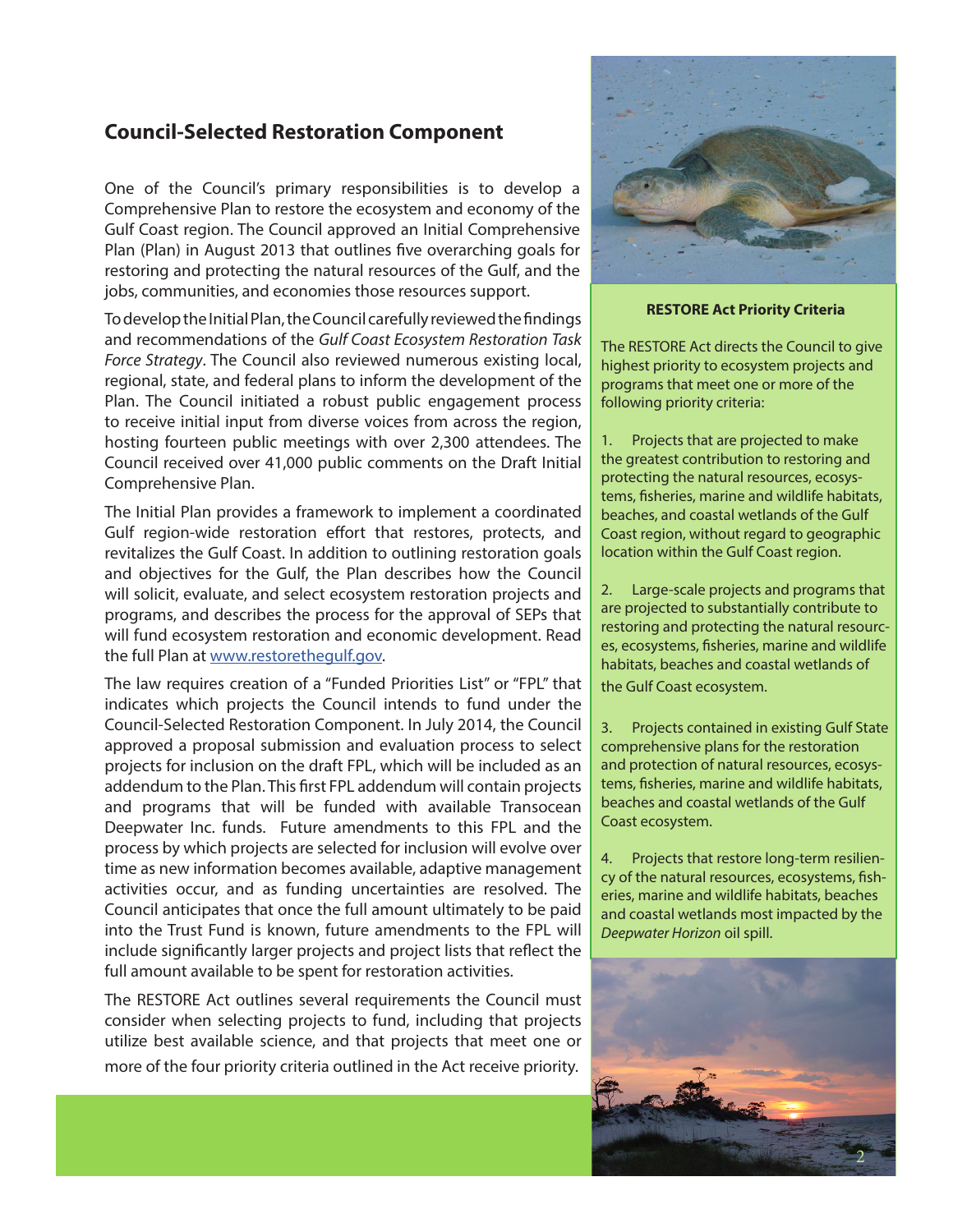

Given statutory requirements and current funding constraints, the Council determined that a consistent and objective process is the most responsible way to operationalize the requirements of the RESTORE Act and to fund those projects which benefit the natural resources of the Gulf region and the communities who rely on them.

The Council anticipates opening the project submission window for Council members in August of 2014 with a draft FPL published in 2015. For information about how to have project ideas considered by Council members, visit [www.](http://www.restorethegulf.gov) [restorethegulf.gov](http://www.restorethegulf.gov)

The Council intends to seek broad participation from the diverse stakeholders in the Gulf Coast region. The Council will seek input from the public to help decision-makers understand public views of restoration prior to the development of a draft FPL. Additionally, the Council compiled and summarized public input received to date from the Gulf Coast Ecosystem Restoration Task Force, as well as public comments received by the Council to ensure that previous public input is incorporated. All projects submitted to the Council for funding consideration will be posted online. Once the draft FPL is published, a formal comment period will allow the public the opportunity to comment on proposed projects and programs prior to funding and implementation.

## **Spill Impact Component**

The RESTORE Act allocates 30% of the Trust Fund to the Gulf Coast States under a formula described in the RESTORE Act and spent according to individual State Expenditure Plans (SEP). Each Gulf Coast State will develop an SEP describing how it will disburse the amounts allocated under the Spill Impact Component. These projects, programs, and activities will be implemented in a manner that is consistent with the requirements of the RESTORE Act as well as the goals and objectives of the Comprehensive Plan.

In recognition of the need to obtain funding for planning and development of SEPs, the Council plans to publish an Interim Final Rule this summer that will allow states the ability to access funds for planning purposes. The Council will also move forward with publishing a draft regulation that addresses the additional requirements for the Spill Impact Component, including the impact allocation formula.

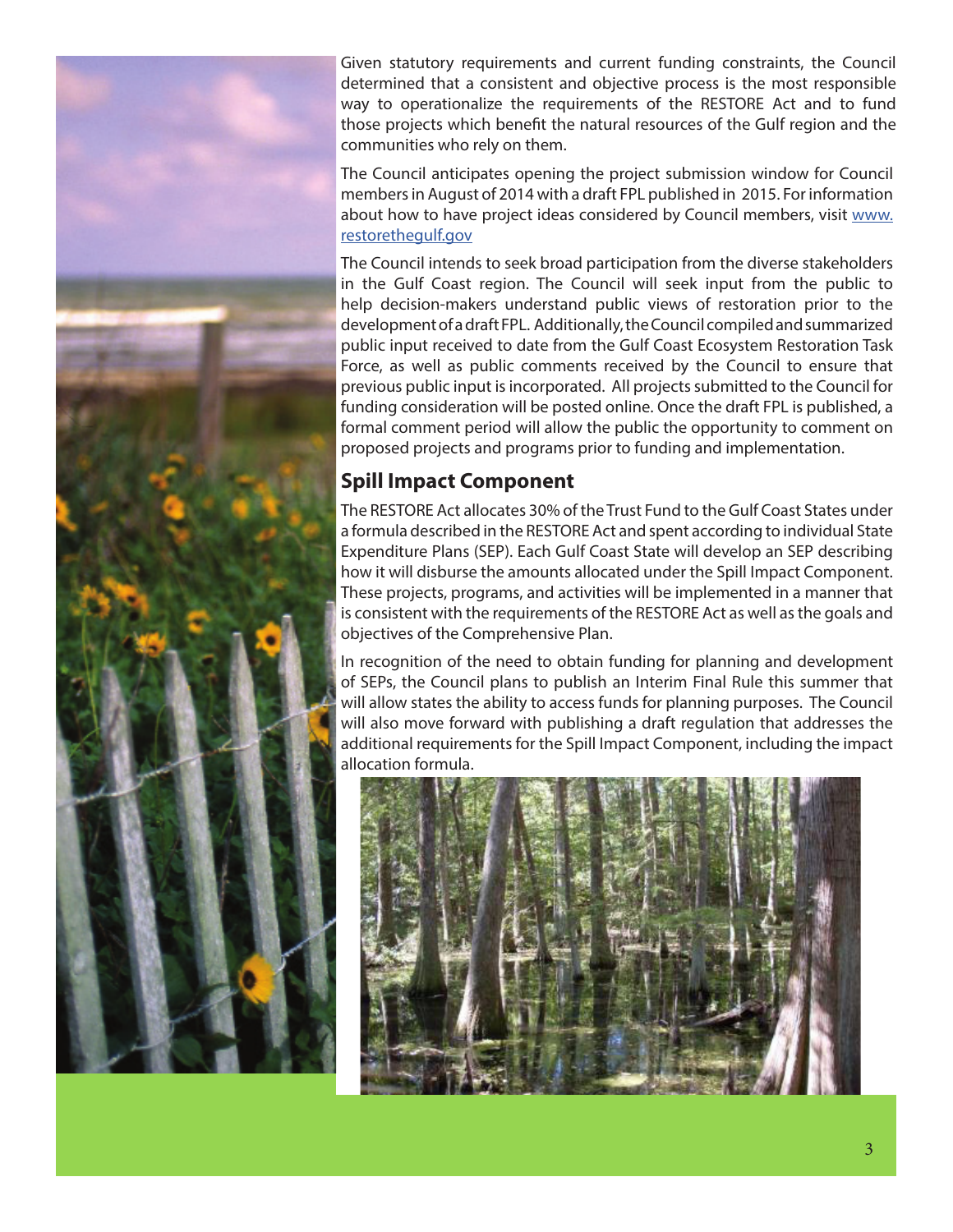## **Environmental Compliance and Effectiveness**

Projects and programs funded by the Council must comply with a range of existing legal, regulatory, and policy requirements. Depending on the type of activity to be funded, the Council and its members may need to address laws such as the National Environmental Policy Act (NEPA), Clean Water Act, and Endangered Species Act. The Council is currently developing policies and procedures to efficiently and effectively address these regulatory requirements.

Pursuant to Council on Environmental Quality regulations, the Gulf Restoration Council is required to establish procedures for addressing NEPA. The Council is currently developing these NEPA procedures in a collaborative process, involving input from all federal and state members. One of the overarching goals of the Council's procedures will be to ensure that NEPA and other potentially applicable regulatory requirements are addressed as expeditiously as possible. Among other efficiency practices, the Council's NEPA procedures will encourage robust interagency coordination and collaboration. The Council's NEPA procedures will also seek to avoid potential redundancy and inefficiency by encouraging concurrent and unified processes when addressing a range of regulatory requirements. The Council intends to publish its draft NEPA procedures for public review in 2014.

The Council fully recognizes the public interest in expeditious implementation of Gulf ecosystem restoration projects and programs. Being comprised of state and federal agencies, including those with jurisdiction over major environmental laws and regulations, the Council is in a unique and advantageous position with respect to interagency coordination and collaboration. The Council intends to leverage this broad membership with the goal of becoming a model of efficiency and interagency coordination on regulatory matters.

# **Standing Up a New Federal Entity**

The RESTORE Act establishes the Council as a new and independent Federal entity. In addition to the efforts described above, the Council has also been working on the required tasks of standing up this new entity. To that end, the Council is currently engaged in a myriad of actions including finding office space, hiring a small staff, setting up financial controls, and much more. The goal is to develop the administrative and human infrastructure needed to efficiently and effectively administer the RESTORE Act, while minimizing overhead costs and leveraging the considerable skills and expertise of the Council members.

# **Conclusion**

The Council is poised to chart a new future for the natural resources, economy and communities of the Gulf Coast region. The Council is committed to the success of this effort in the long-term; more than process, more than any individual project, this effort is about ensuring that the people and wildlife who call the Gulf home can continue to do so for generations to come. The Council will continue to share updates on progress as project selection and implementation moves forward.